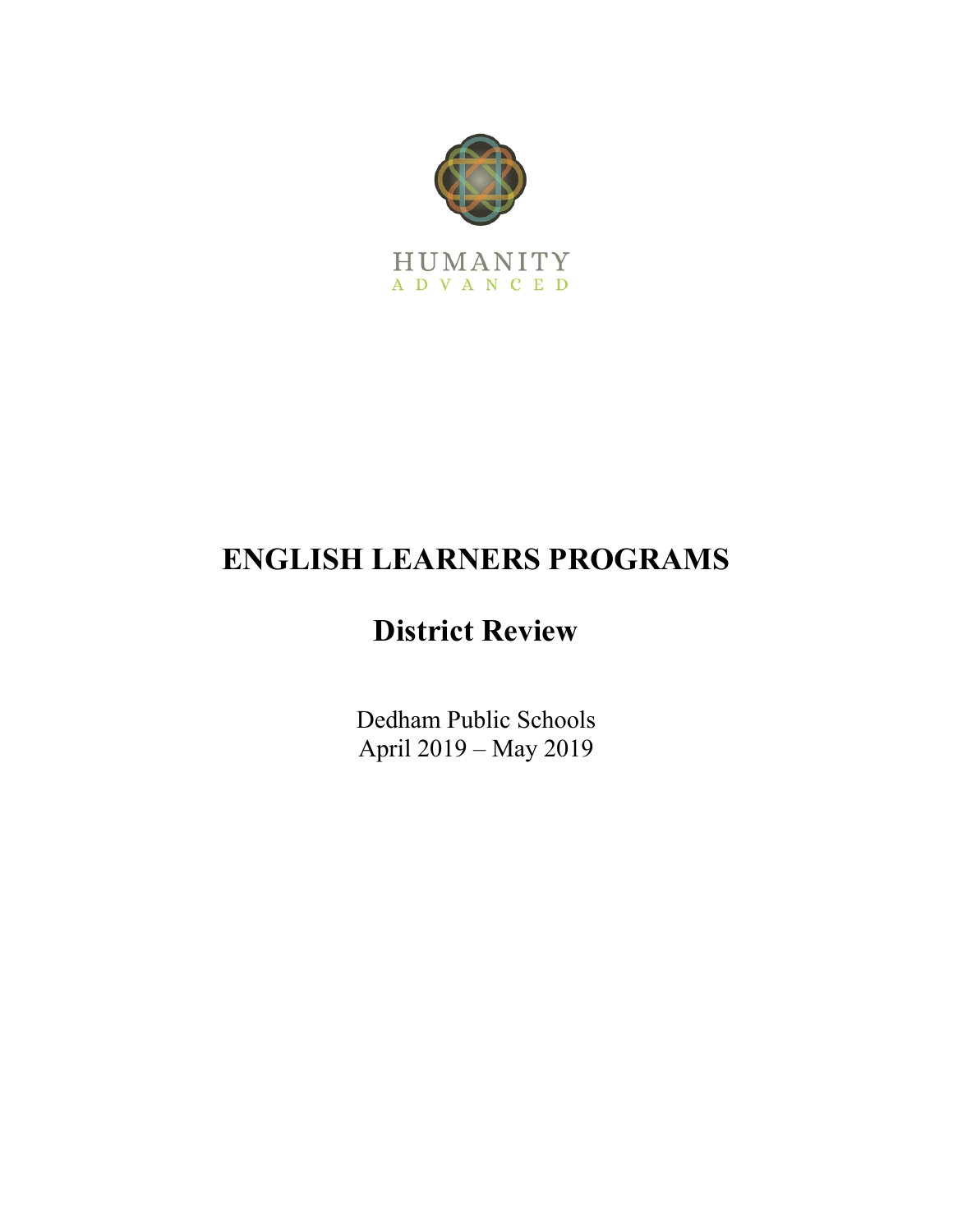

# **TABLE OF CONTENTS**

# **Page**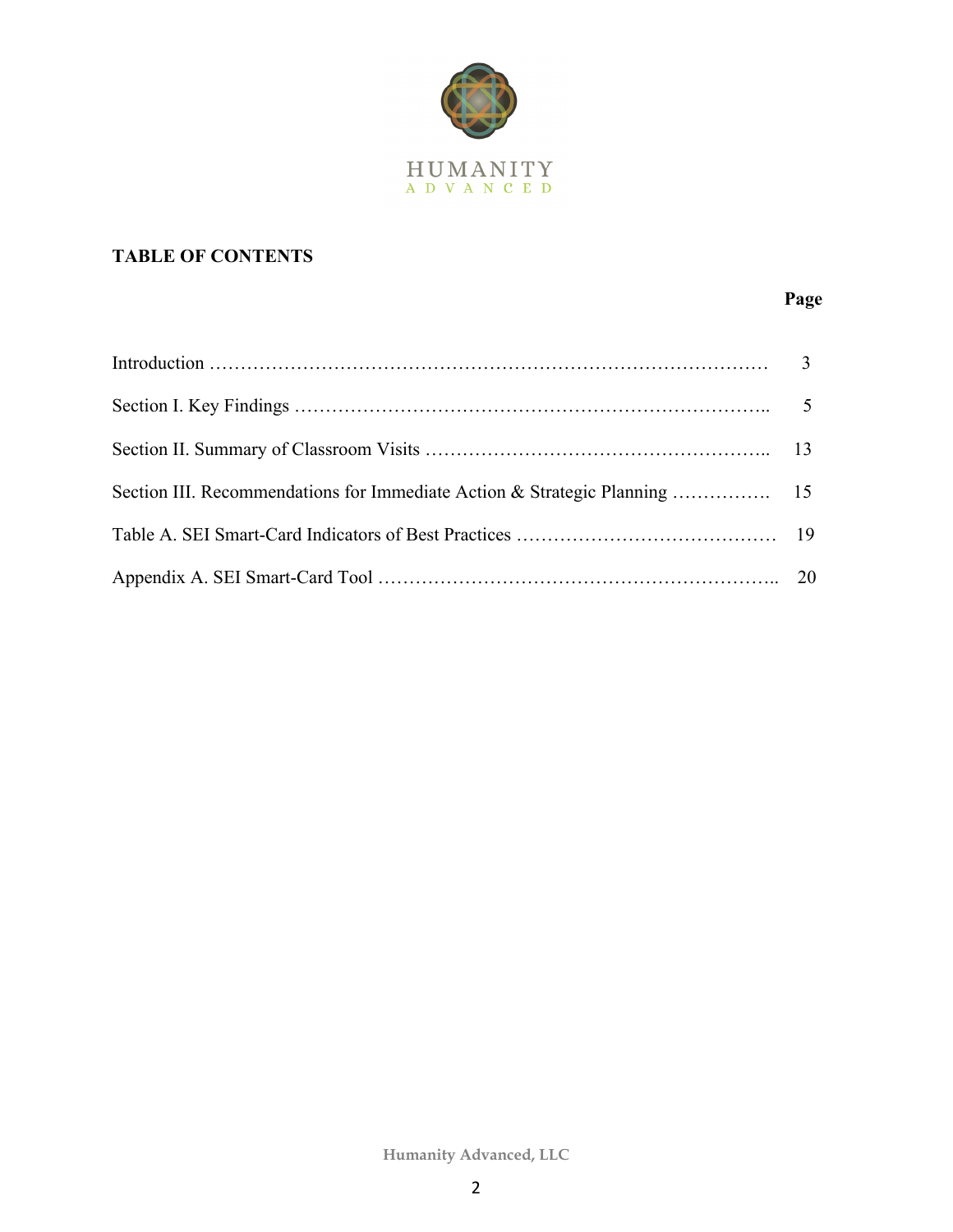#### **INTRODUCTION**

On April and May 2019, Dr. Bertha-Elena Rojas conducted a district-wide English Learners (EL) Program Review for the Dedham Public Schools at the request of Superintendent Michael Welch. The intent of the review was to gather information and data to support a self-assessment of the current status and effectiveness of EL Programs in district, and to inform the development of a Strategic Action Plan to assist the district with its goal to improve supports and educational outcomes for the increasing population of English Learners that Dedham Public Schools (DPS) has experienced in recent years. The EL Program Review was conducted by gathering district information and data in alignment with recommended areas and indicators of EL Program effectiveness as delineated in the English Learner Tool Kit for State and Local Education Agencies issued by the U.S. Department of Education (November 2016), and the indicators used by the Massachusetts Department of Elementary and Secondary Education (DESE) Comprehensive District Review Protocol for EL Programs. Both documents are available for reference through the links provided below:

https://www2.ed.gov/about/offices/list/oela/english-learner-toolkit/index.html

#### http://www.doe.mass.edu/ell/cpr/?section=tfm

In addition, the EL Programs Review was organized to gather evidence of effective EL Program Implementation as it is described in the DESE *Guidance on Identification, Assessment, Placement and Reclassification of English Learners* (January 2019). In addition, a review of the district's EL progress monitoring was conducted based upon the *Guidelines for the Use of Benchmarks Toward Attaining English Proficiency* (October 2018). Both guidance documents are available for reference through the link below:

#### http://www.doe.mass.edu/ell/guidance/default.html?section=guidance

The regulatory guidance documents referenced above have been significantly updated with evidenced based research in effective EL Program and with more rigorous accountability standards for EL Education, which have been enacted into education law. The regulatory guidance integrates the *Act Relative to Language Opportunity for Our Kids*, commonly referred to as the *LOOK Act*, which was signed by Governor Baker into law on November 22, 2017. This law amended the design and implementation of EL programs, while also specified the accountability standards for the timely and effective English language acquisition for EL students. The guidance also integrates specific federal education requirements for EL programs and supports as required in the *Elementary and Secondary Education Act (ESEA)* of 1965 and its amendment in the *Every Student Succeed Act (ESSA)* of 2016. The above laws have prompted significant accountability expectations in EL educational outcomes, which have been integrated in the new MA Accountability System guidelines for MA schools (DESE 2018). For instance, progress by EL students is accounted for under the MCAS Achievement scores and Student Growth Percentile scores in both English Language Arts and Math for all students (2 of 6 indicators). In addition, the specific indicator of Progress Toward English Proficiency by EL students was added to the new accountability system released this academic year. For this purpose, DESE released English Proficiency Growth Targets this year, based upon expectations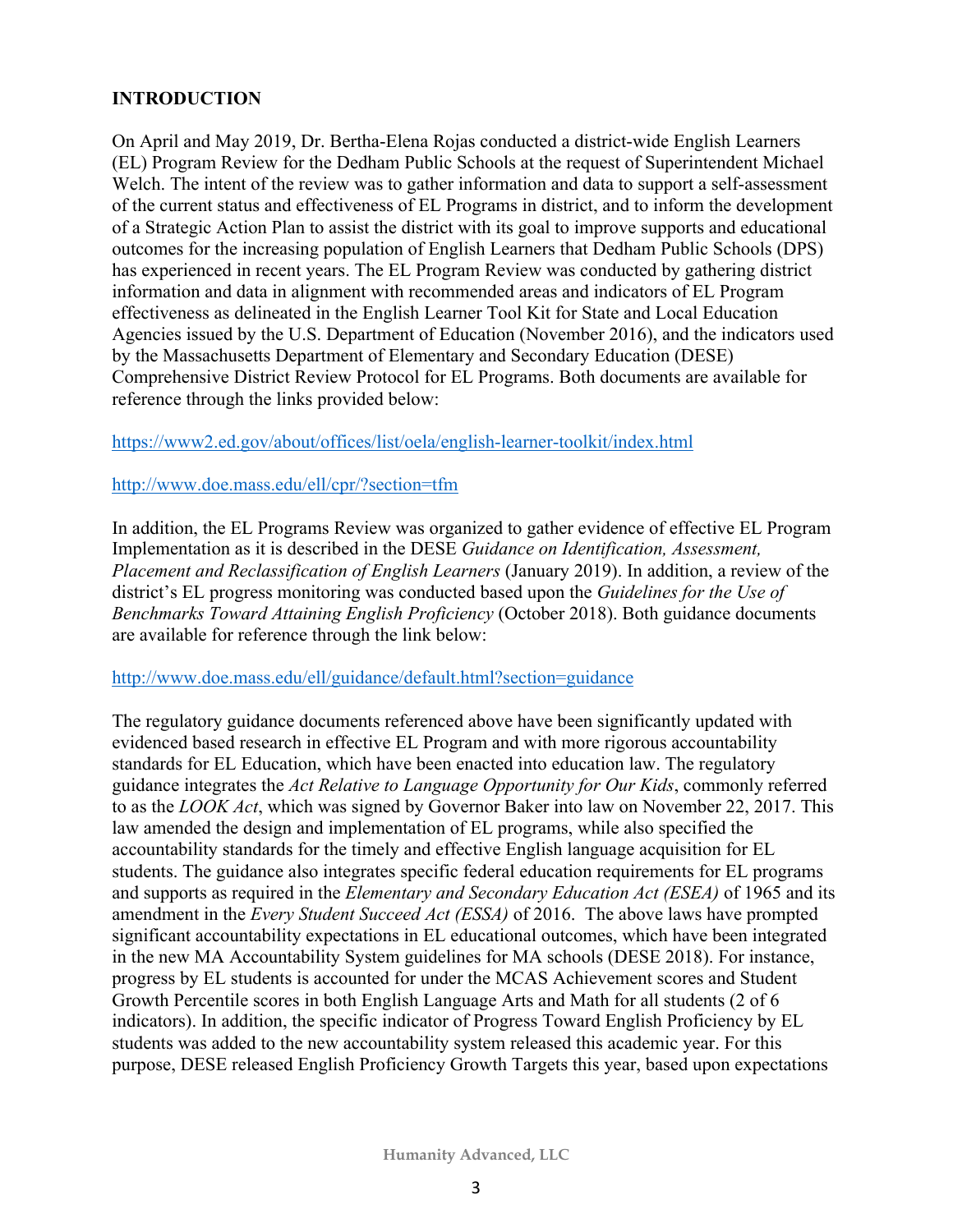of attainment of English proficiency within six years that EL students entered MA schools. Information about the new DESE Accountability System is available through the link below.

#### http://www.doe.mass.edu/accountability/lists-tools.html

The following information and data collection activities took place over four school days to inform this report and recommendations for drafting a strategic action plan:

- $\bullet$  Dates of EL Program Review: April 1<sup>st</sup>, 3<sup>rd</sup>, 22<sup>nd</sup>, 29<sup>th</sup>, May 7<sup>th</sup>, 8<sup>th</sup>, and 15<sup>th</sup>, 2019. A telephone meeting with a principal was conducted on May  $13<sup>th</sup>$  and the Oral Report to the Superintendent took place in May  $15<sup>th</sup>$ , 2019.
- $\div$  21 meetings and focus groups representing district leadership (5), building-based leadership (8), and focus groups of classroom teachers, including Sheltered English Immersion-SEI teachers (6) and English as a Second Language (ESL) teachers (2).
- $\div$  25 classroom walkthroughs during SEI instruction and ESL instruction including 4 at the Early Childhood Center, 13 at the elementary schools, 5 at the Middle School and 3 at the High School.
- \* Review of district information and documents pertinent to Standard Operating Procedures that support the implementation of EL Programs in district.

The above activities provided multiple stakeholder groups across the district with opportunities to voice their perceived effective practices for ELs, as well as the challenges in structure, practices and utilization of resources that may hinder better outcomes for EL students in district. It also provided a forum for the collection of ideas and recommendations as to what schools and the district could do to work collaboratively and effectively toward improved academic outcomes for ELs.

The objective for the classroom observations/walk-throughs was to gain a holistic perspective of the district's framework to support instruction for EL students while attending their English language development classes (ESL) as well as during content instruction and/or mainstream classes (SEI). It also provided perspective around the district's knowledge and understanding of Second Language Acquisition, the utilization of cultural and linguistically fair practices in standard operating procedures and the overall quality of ESL and SEI best practices for effective instruction. It is important to note that the purpose of classroom observations/walkthroughs was to gather patterns of program implementation and instructional practices and not to assess or evaluate teachers or to identify practices by individual teachers.

The report has been structured into three sections:

- 1. Key Findings gathered from meetings, focus groups, walk-throughs, and district information, based upon the indicators of EL program effectiveness.
- 2. Synthesis of classroom visits.
- 3. Recommendations for immediate, high-impact actions to create and revise/modify structures, procedures, practices and the utilization of resources, and to inform a strategic action plan to support improvement in the effectiveness of EL programs and of EL students' outcomes.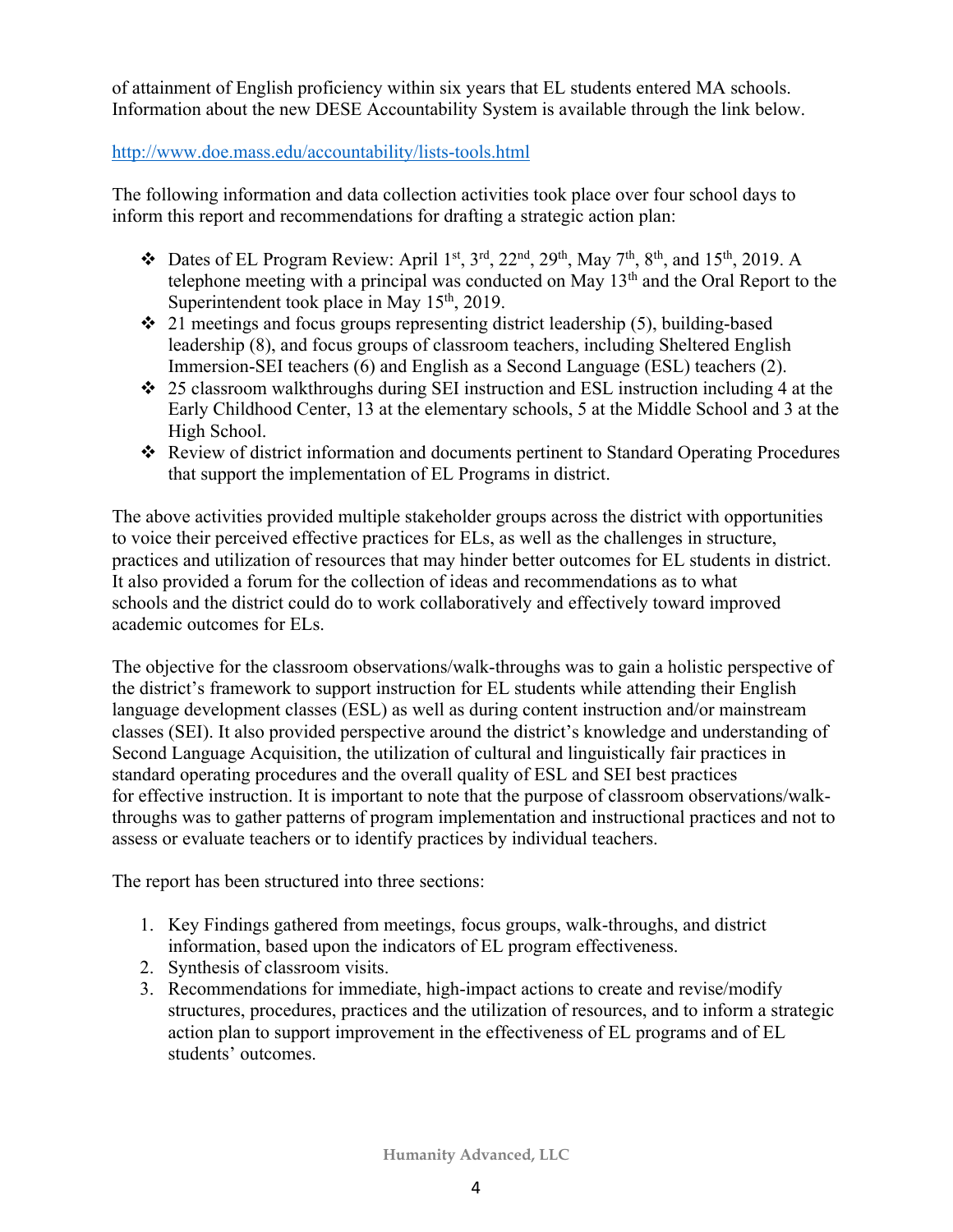# *SECTION I: KEY FINDINGS*

This section provides information about the district's current status in meeting regulations that support EL programs as delineated by indicators referenced by the U.S. Department of Education, DESE, evidenced based research in Second Language Acquisition and Instructional Best Practices for EL students. The outcomes for each indicator were assessed through a 3-tier system, based upon the presence of **initial, developing or robust evidence** of the presence of key components of each indicator. The ratings are provided on the top right heading for each indicator.

In addition, qualitative and/or contextual findings are provided after the evidence analysis for each indicator. These were derived from observations or reports that reflect relevant information that impacts district functioning in regard to the successful implementation of the target indicators.

# **1. IDENTIFICATION OF ENGLISH LEARNERS: Rating: Developing**

#### **Indicators:**

- $\triangleright$  Identification of ELs in a timely manner
- $\triangleright$  Utilization of the Home Language Survey as a tool to identify all potential ELs
- Ø Presence of standard operating procedures in accordance to DESE guidelines to identify students who may be ELs, assess their level of English proficiency at the time of enrollment, and place identified EL students in appropriate EL programs for their proficiency level.

#### **Evidence:**

- District has recently developed general standard operating procedures to ensure that all potential EL students are identified in a timely manner.
- The district's standard operating procedures includes the utilization of the Home Language Survey (HLS), including translated versions in multiple languages.
- The district utilizes language screening methods and procedures in congruence with the DESE guidance.

#### **Qualitative/Contextual Findings:**

- Standard operating procedures remain under development
- Concerns were reported about the lack of translated documents available for Limited English Proficient (LEP) parents, to support the general process of enrollment, and to provide parents with information about the DPS.
- The lack of interpreters limits the availability of background information about incoming EL students that could be used to better informed teachers about the students, plan for their programming and mobilization of resources.
- A reference was made about a telephone-based interpreter service the district acquired. It was widely reported that such service is seldom used. Many participants did not know the service is available.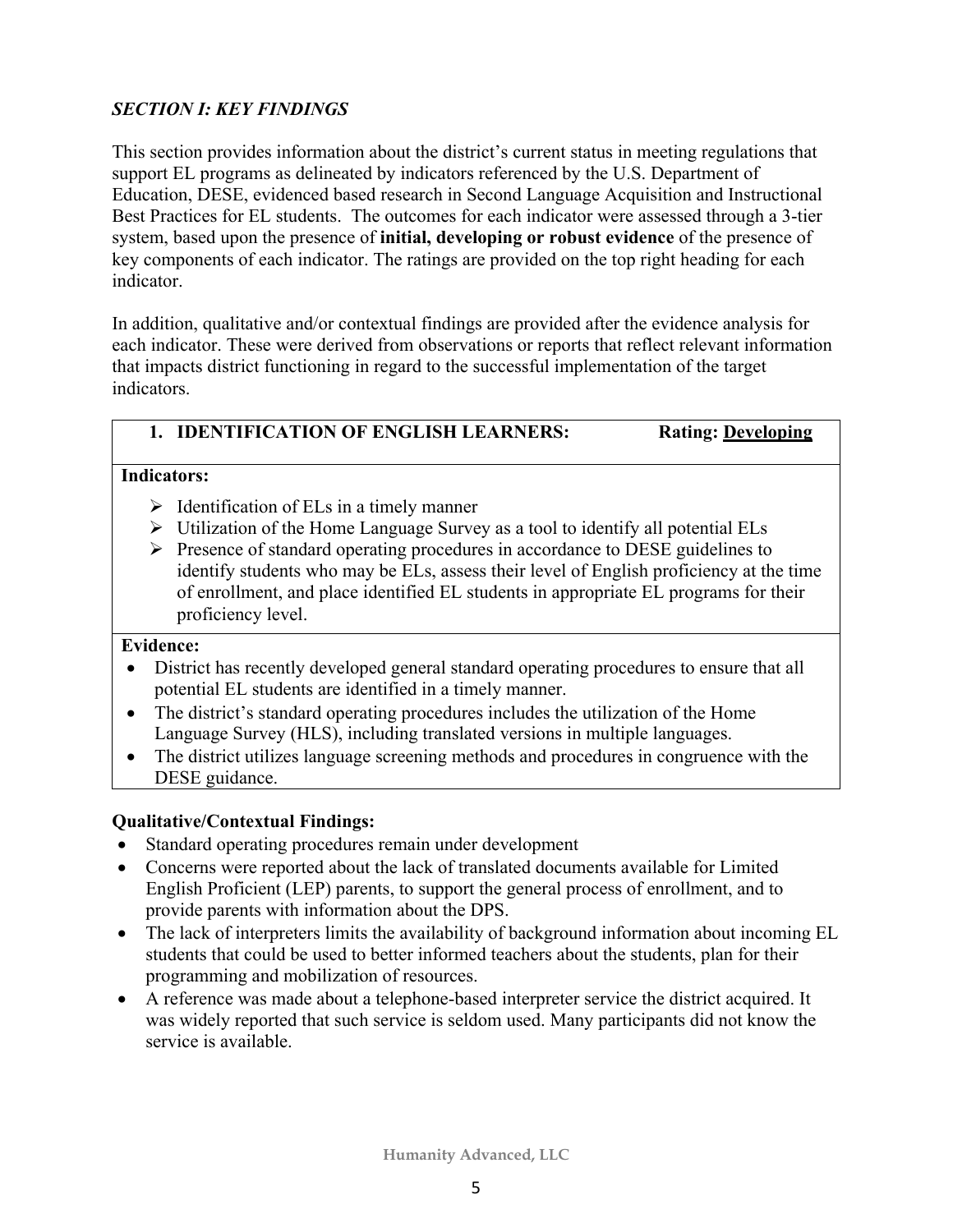### **2. PROVISION OF LANGUAGE DEVELOPMENT PROGRAMS (includes Curriculum and Instruction):**

#### **Rating: Initial**

#### **Indicators:**

- $\triangleright$  ELs are educated through Sheltered English Immersion or other approved instructional program that meets the requirements of federal and state law.
- $\triangleright$  Implemented EL programs are research-based and include both an English language acquisition component and subject matter content.
- $\triangleright$  The district's grouping of students ensures that ELs receive effective content instruction at appropriate academic levels and that ESL instruction is provided at the appropriate proficiency level. ESL instruction should be aligned to the Massachusetts Curriculum Frameworks and must integrate components of the WIDA English Language Development (ELD) Standards.
- $\triangleright$  EL programs are staffed by ESL certified teachers and content instruction is provided by SEI endorsed teachers.

#### **Evidence:**

- The Implementation of Sheltered English Immersion as a program that includes both an explicit English Language Development (ELD) component, such as English as a Second Language (ESL) and Sheltered Content Instruction (SCI) appears absent throughout the district. There is no evidence of the district's having adopted a model of EL programming that is consistent and evidenced based. Most students are scheduled with ESL periods; however, there is no alignment between the ESL instruction and the mainstream educational program and curriculum as a cohesive program.
- There is little evidence that the district uses strategic scheduling to accommodate the language development needs of EL students. El students are scheduled last and the process is cumbersome. Such scheduling practices limit access of ESL instruction to students and the efficient utilization of ESL staff. Schedules are clearer in the middle school and the high school due to the period scheduling infrastructure.
- EL students with disabilities are generally not considered for ESL instruction.
- Implementation of SEI strategies by mainstream teachers is minimal. Details about SEI instruction are available in Section II.
- Teacher schedules include no collaboration time with ESL teachers.
- ESL teachers have limited resources to support ESL instruction, including curriculum, WIDA Tools, instructional materials and professional development.
- There is little evidence of the use of model curriculum units or the ESL MCU Guide to design ESL instruction.
- There was evidence of pockets of high-quality ESL and SEI across tiers. Further details are available in Section II.

# **Qualitative/Contextual Findings:**

• The District's culture, as it is reported by many members of the faculty and some administrators, indicates that the domains of Second Language Acquisition, cultural and linguistic responsive teaching, and/or expanding on SEI/Retell strategies would not be domains of interest or need for PD. Staff appreciates the complexities brought by individual EL students, especially when they are newcomers, or through an unexpected surge in enrollment as it took place as a result of incoming students from Puerto Rico due to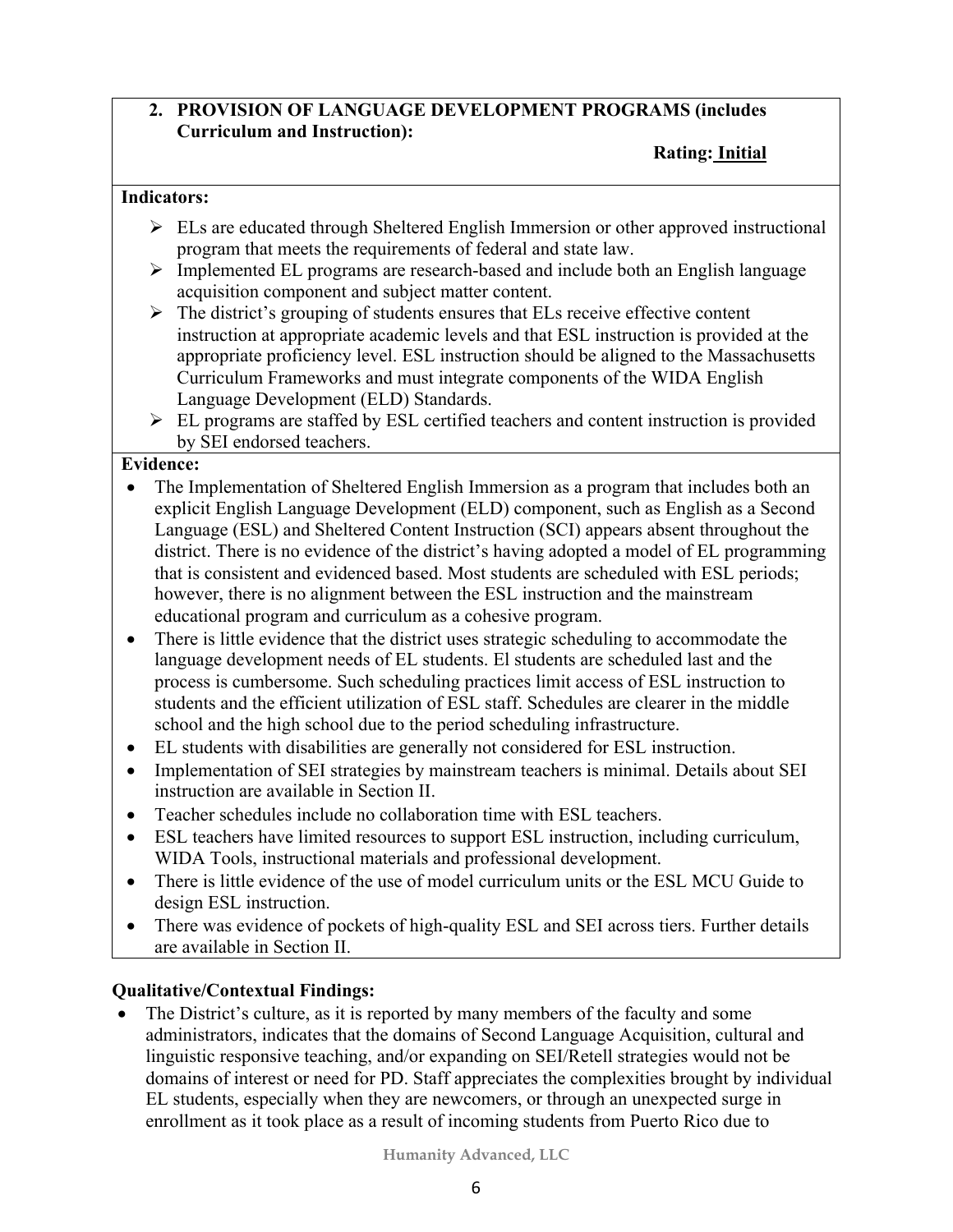hurricane Maria. However, the perception remains that the EL population remains very low incidence. Staff perceives that PD they received already in the EL related areas is sufficient.

- Staff in multiple roles including administration and teaching faculty, related a perspective where ESL is not considered part of the "core" instruction for ELs. Many references were made about the fact that EL students are "missing instruction" or are not in mainstream classrooms where they should be, even though concerns were also voiced about the fact that the students do not know English and more support is needed to help them in the classroom. There seemed to be little understanding that EL students, especially beginner level students, are missing the core instruction even when they are in the regular classroom, especially when evidence of use of SEI strategies was minimal.
- District leadership and building based leadership favor "embedded" forms of ESL or coteaching for elementary schools. These preferences appeared based upon the challenges posed by scheduling students with ESL, and the limited time available for ESL scheduling compared to other district priorities. At the elementary level, this concern was more prevalent in reference to the expectations for the implementation of the newly acquired curricula and the limited time the staff has to implement it, even for the students who do not leave the classroom.
- Staff could not communicate a model, plans or resources to support an embedded model of ESL delivery, or any model of ESL.
- The teaching faculty at all levels perceives ESL teachers as staff that should be trained on what they do as mainstream teachers, so that mainstream teachers can receive more support to teach in their classrooms. For instance, at the elementary level, teachers would like ESL teachers to be trained in Lucy Calkins and Fundations. At the High School, teachers would like to have paraprofessionals trained in content areas to work with students in small groups, or after school.
- The secondary schools reported that additional staff is needed to teach the content curriculum separately to EL students in a way that would help them and not "take away from" or "slow down" the teaching for mainstream students.
- Mainstream teachers consistently reported a 'disconnect'' between ESL and what they do. They expressed in multiple ways that they do not know what happens during ESL time, or what ESL looks like.
- Building principals reported not having a clear idea of what ESL looks like when well implemented. They also expressed not having clarity about how to assess ESL instruction, including components and indicators to look for that would be specific to ESL instruction.
- ESL teachers across all tiers consistently reported that EL programs and ESL instruction have little priority within the district's goals, strategic planning and goals for improvement. They also reported that resources to support effective ESL instruction are scarce.
- ESL teachers at the elementary level specifically, reported concerns about their role not being understood, about being treated as paraprofessionals instead of teacher equals, and about feeling pressured to teach mainstream curriculum, which is at times in conflict with what ESL should look like to support the language development needs of students.
- SEI teachers at the Early Childhood and Elementary sites expressed concerned that the recently acquired curricula by the district leaves very little time to support classroom discussions and the practice of listening and speaking skills for ELs. They also reported that the scope and sequence of the curricula leave little time for the students to be out of the classroom to receive other supports, such as ESL.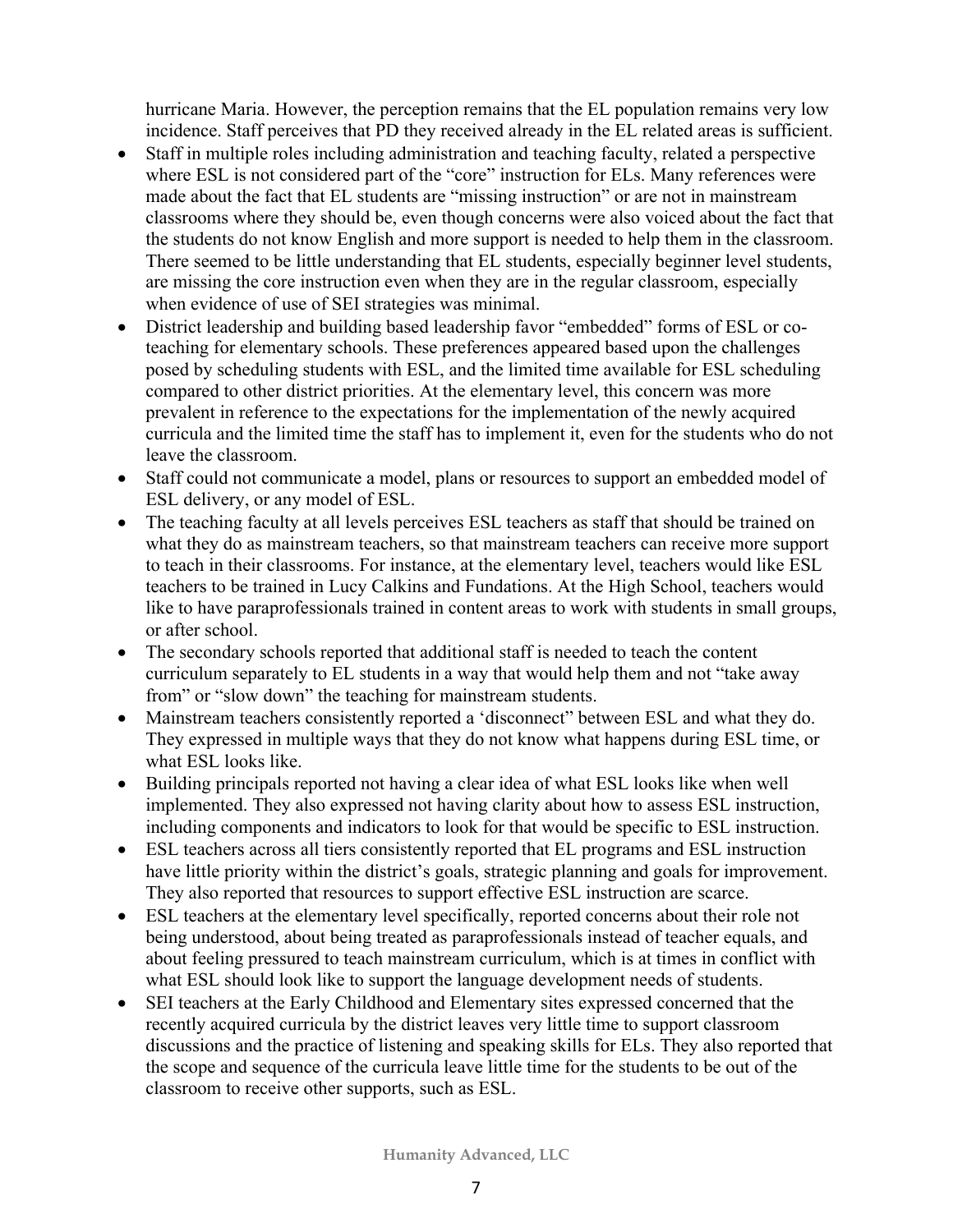# **3. STAFFING AND SUPPORTING ENGLISH LEARNER PROGRAMS:**

### **Rating: Developing**

#### **Indicators:**

- $\triangleright$  Schools must provide the personnel necessary to effectively implement EL programs
- $\triangleright$  Schools must have trained administrators to properly support EL programs, meaningfully evaluate student outcomes and conduct meaningful evaluations of teachers.
- $\triangleright$  Staffing requires ESL certified teachers to provide explicit instruction in English Language Development (ELD) and SEI endorsed teachers to ensure curriculum accessibility to EL students, based upon their English proficiency level.

#### **Evidence:**

- The district recently allocated an administrative position for EL programs (EL Department Head). The new EL Department Head is an experienced ESL teacher who is working on her knowledge about federal and state regulations and guidelines about EL education. The parameters of the scope of the position appear to be a work in progress.
- The ESL faculty is very pleased to have an EL Department Head in district, and also appreciates the opportunity to have meetings and PD relevant to their area of expertise as a result.
- School-based administrators are appreciative of the district's allocation for an EL Department Head position. The administration reflected upon the increase numbers of ELs coming in district, and specifically referred to the challenges posed by the influx of EL students in district as a result of hurricane Maria last year, which was considered as very challenging.
- The district appears to have an adequate amount of ESL certified teachers at the elementary level. Scheduling inefficiencies and the lack of a clear ESL program model pose limitations to support all students with ESL instruction as it is recommended by the DESE guidelines.
- The Middle School and the High School both have very experienced and committed ESL certified teachers who do their best accommodating as many students as possible. Given the range of grades and of needs of the students, the teachers are challenged with groupings of students that at times limit the effectiveness of their instruction.
- The district's majority of mainstream teachers have the SEI endorsement.
- Implementation of SEI strategies by mainstream teachers was predominantly absent. Details about SEI instruction are available in Section II.

#### **Qualitative/Contextual Findings:**

- The EL Department Head position is new, and the definition of responsibilities and duties remains a work in progress, including the time allocation for administrative and teaching activities.
- Many classes had a very small number of EL students.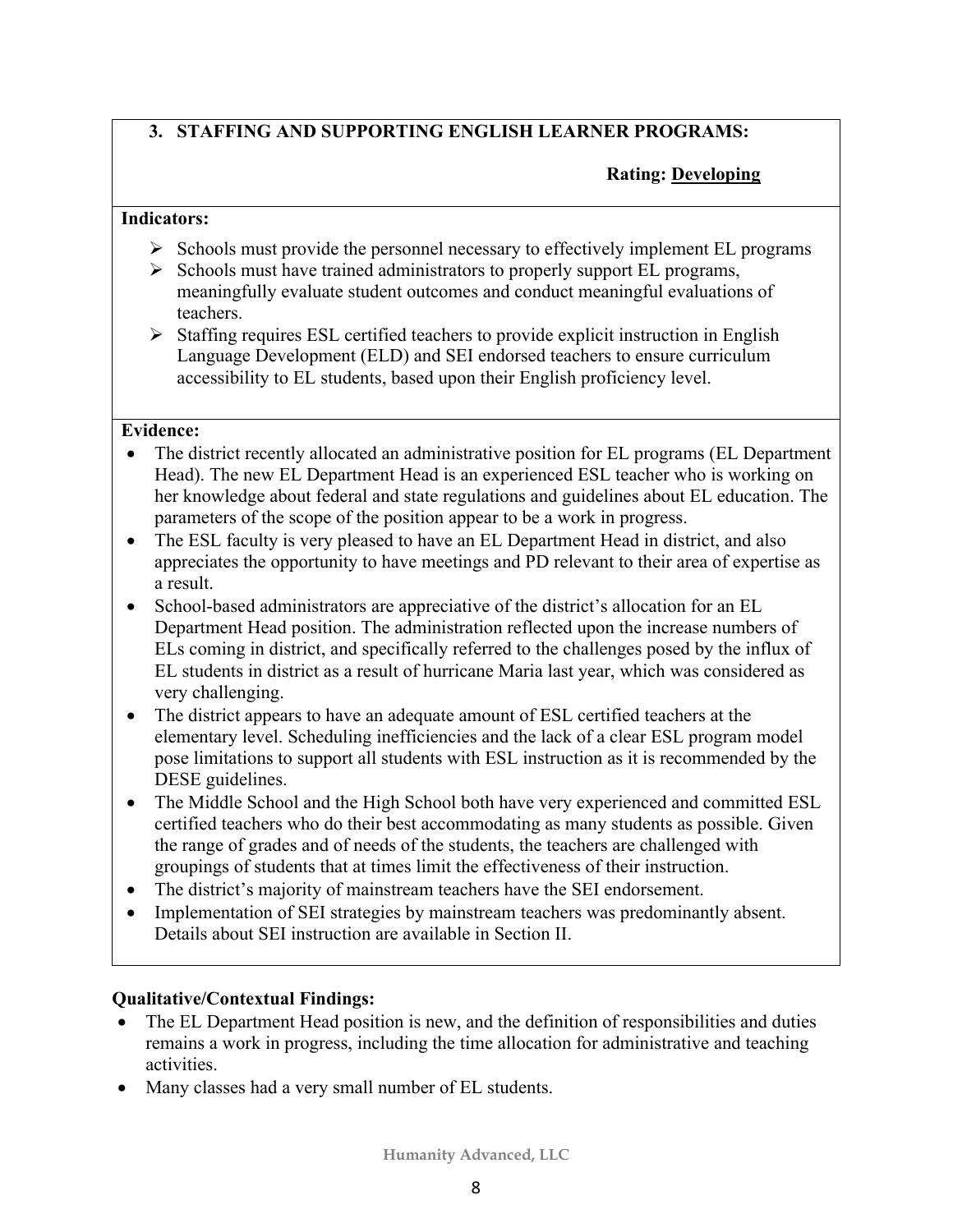# **4. SUPPORTING ENGLISH LEARNERS WITH DISABILITIES:**

#### **Rating: Initial**

#### **Indicators:**

- $\triangleright$  Schools must identify and evaluate ELs with disabilities in a timely manner
- $\triangleright$  Schools must utilize cultural and linguistically fair practices to assess EL students for the purpose of disability determination. When possible and appropriate, evaluations should be conducted in the child's native language
- $\triangleright$  Schools must not determine disabilities because of EL students' limited language proficiency
- $\triangleright$  EL students with disabilities must receive both English language development instruction and the disability-related services they are entitled to by law.

#### **Evidence:**

- There is evidence that the topic of EL students with disabilities causes confusion and concern in the teaching faculty.
- There is evidence that scheduling of EL students with disabilities with both their language development instruction (ESL) and their disability-related services is considered to be "in conflict." There seems to be no strategy or evidence of collaborative scheduling practices to support EL students with disabilities.
- In many instances, staff reported that they have been told that EL students with disabilities cannot be scheduled with both, special education services and ESL. They also conveyed that special education is treated as the domain of priority for scheduling.

# **Qualitative/Contextual Findings:**

- The special education director appreciates the challenges posed by the complex presentation of EL students with disabilities.
- The administration has eliminated previous practices for assessment that were not cultural and/or linguistically responsive.
- The special education department is working toward strengthening the pre-referral process to best differentiate between language development needs and potential disability or handicap.
- The department is also more active on securing native language assessments when necessary.
- The administration recognized that more professional development is required in supporting cultural and linguistically fair assessment practices in district.
- The administration also recognized the need for cultural competency training for all stakeholders in district because conversations about race and diversity remain difficult within the district. Reportedly, this need was acknowledged at the Equity and Diversity Task Force created by the superintendent this year.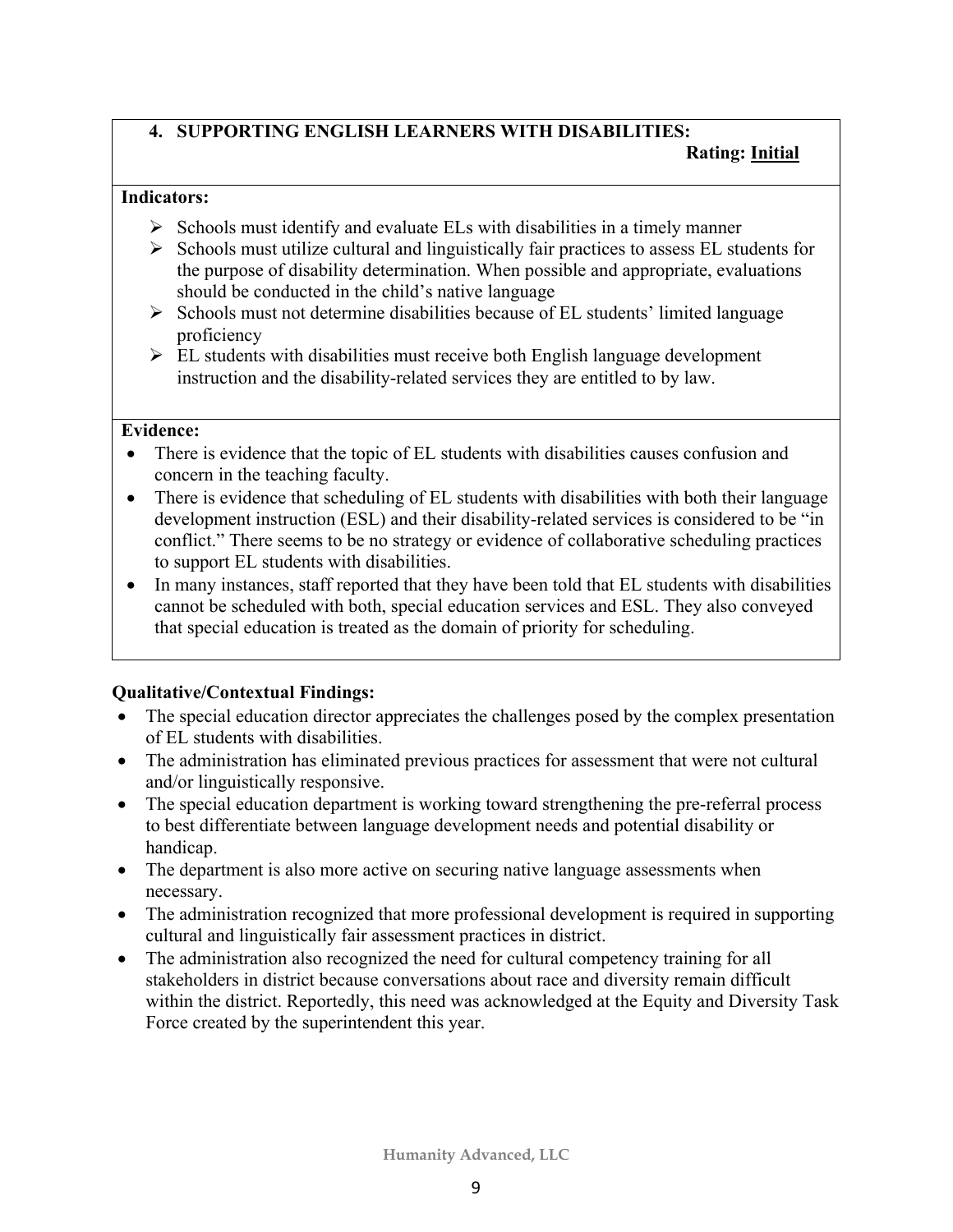### **5. SUPPORTING ELs WHO OPT-OUT FROM EL PROGRAMS:**

#### **Rating: Initial**

#### **Indicators:**

- $\triangleright$  Parents have the right to opt-out their children from EL programs, provided that they do so voluntarily and with full understanding of the benefits of ESL instruction.
- $\triangleright$  Opt-out students maintain their EL status and are required to take the ACCESS test for ELs
- $\triangleright$  Schools remain accountable for supporting the language development and learning needs of opt-out children
- $\triangleright$  Schools must monitor the progress of opt-out EL students, and inform parents when their children are not making appropriate progress

#### **Evidence:**

- General standard operating procedures are in place to inform parents of their rights to optout students.
- Opt-Out forms are utilized.
- Standard operating procedures do not specify the annual review process required for optout students.
- Opt-out students take the ACCESS Test for ELs and also have progress monitoring as required by guidelines.
- There is evidence that parents from the Greenlodge School opt-out their EL students at a higher rate than at the other elementary schools. It was also reported that EL students are referred more for special education evaluations.
- There is little evidence of supports through other school-based resources for opt-out EL students.
- •

#### **Qualitative/Contextual Findings:**

• The principal from the Greenlodge School explained that the opt-out trends at the school appear to be most specific from Greek families. She explained that the rate of EL students in the school is very small, and that Greek families would prefer "push-in" support rather that pull-out ESL. As a result, they choose to opt-out their children.

# **6. RECLASIFICATION AND MONITORING OF ELS EXITING EL PROGRAMS:** Rating: **Initial**

#### **Indicators:**

- $\triangleright$  Schools must monitor EL students' progress toward achieving English proficiency, acquiring content knowledge and being able to perform ordinary academic work in English
- $\triangleright$  Reclassified students should be monitored for four years as per DESE guidelines
- $\triangleright$  Schools should ensure that former EL students have meaningful access to the grade level curriculum.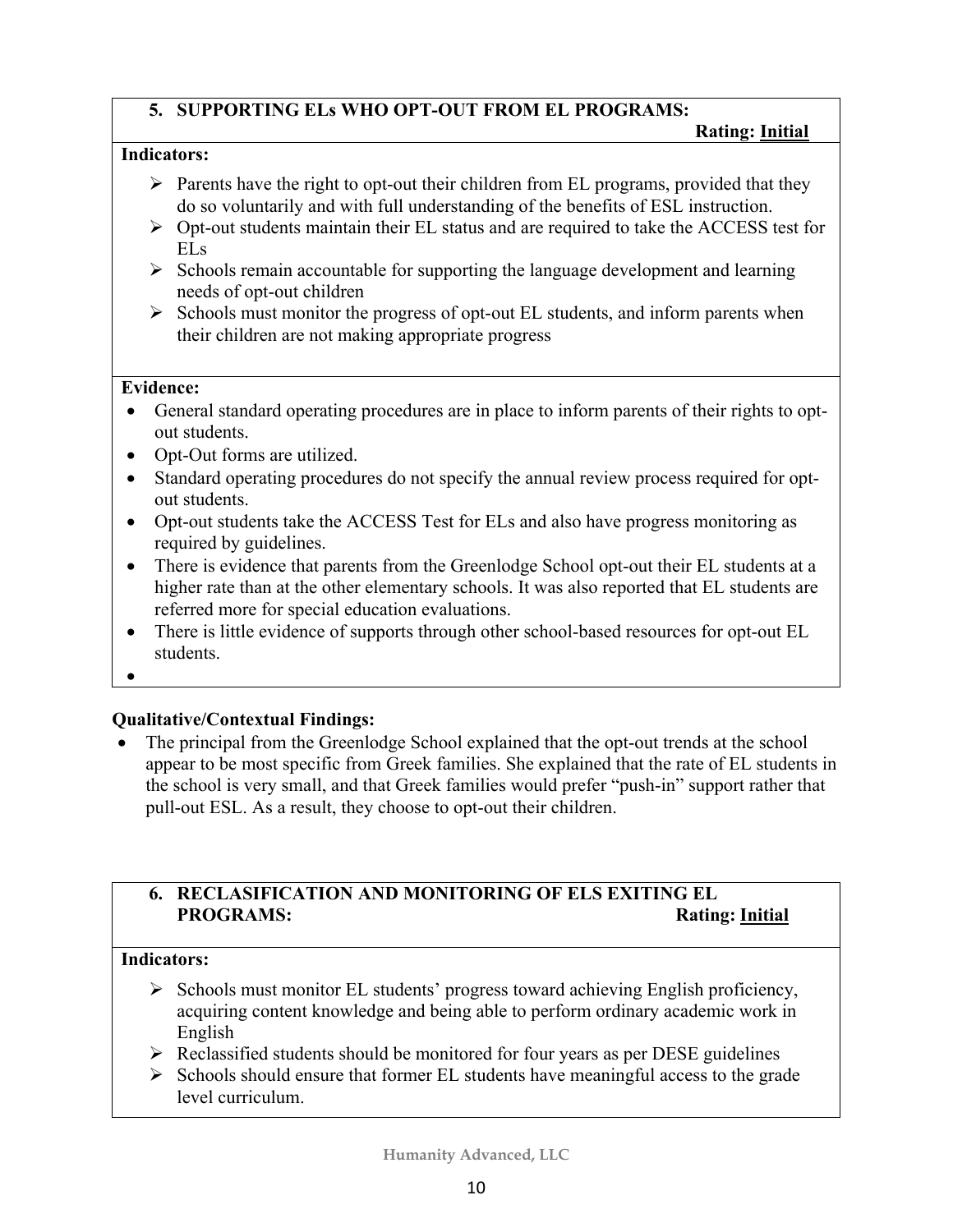#### **Evidence (Indicator #6):**

- General standard operating procedures are in place to reclassify students into Former English Learners (FELs) and track their progress over the four years of monitoring.
- There is little evidence of utilization of SEI strategies by mainstream teachers to support accessibility of content curricula for FEL students.

#### **Qualitative/Contextual Findings:**

- There is limited alignment with the student information system, to track the monitoring of FEL students with accuracy, such as designating them as year 1, 2, 3 or 4 accurately.
- Schools have little knowledge about outcomes of students who are former ELs. This information does not seem relevant in analyses of student outcomes. At the high school level, the administration reported no concerns about EL or FEL students meeting their graduation requirements.

# **7. DISTRICT CAPACITY FOR EVALUATING THE EFFECTIVENESS OF EL PROGRAMS:** Rating: Initial

#### **Indicators:**

- $\triangleright$  Successful EL programs ensure that EL students attain both English proficiency and equity in their participation in standard instructional programs.
- $\triangleright$  EL students' progress in English language proficiency is evaluated with the ACCESS for ELs test. Results are utilized to evaluate outcomes of EL students and assess the effectiveness of EL programs.
- $\triangleright$  Districts and schools must gather consistent data to develop EL District profiles and ensure that the Student Information System (SIS) tracks data needed to understand the EL population and monitor ELs' progress.
- $\triangleright$  Districts and schools should collect longitudinal data to monitor the performance of current ELs, opt-out ELs and FELs. Longitudinal data also helps identify long-term ELs and ELs' trajectory toward language proficiency, such as proficiency growth, years of proficiency attainment, EL graduation and drop-out rates.

#### **Evidence:**

- There is evidence of general data gathering and data management systems that provide basic information about the district's EL students' profile. Such data is not aligned with the district's formal Student Information System (SIS).
- There is evidence that the main areas of compliance are tracked and monitored through SIMS for the purpose of compliance reporting of the existing SIMS indicators for the EL population.
- There is little evidence of integration of relevant EL data identifiers in the district's SIS.
- There is little evidence of district's capability to conduct longitudinal data analysis, due to the lack of data available through the SIS or other sources. As a result, the district has no capability to evaluate the effectiveness of EL programs. For instance, the district has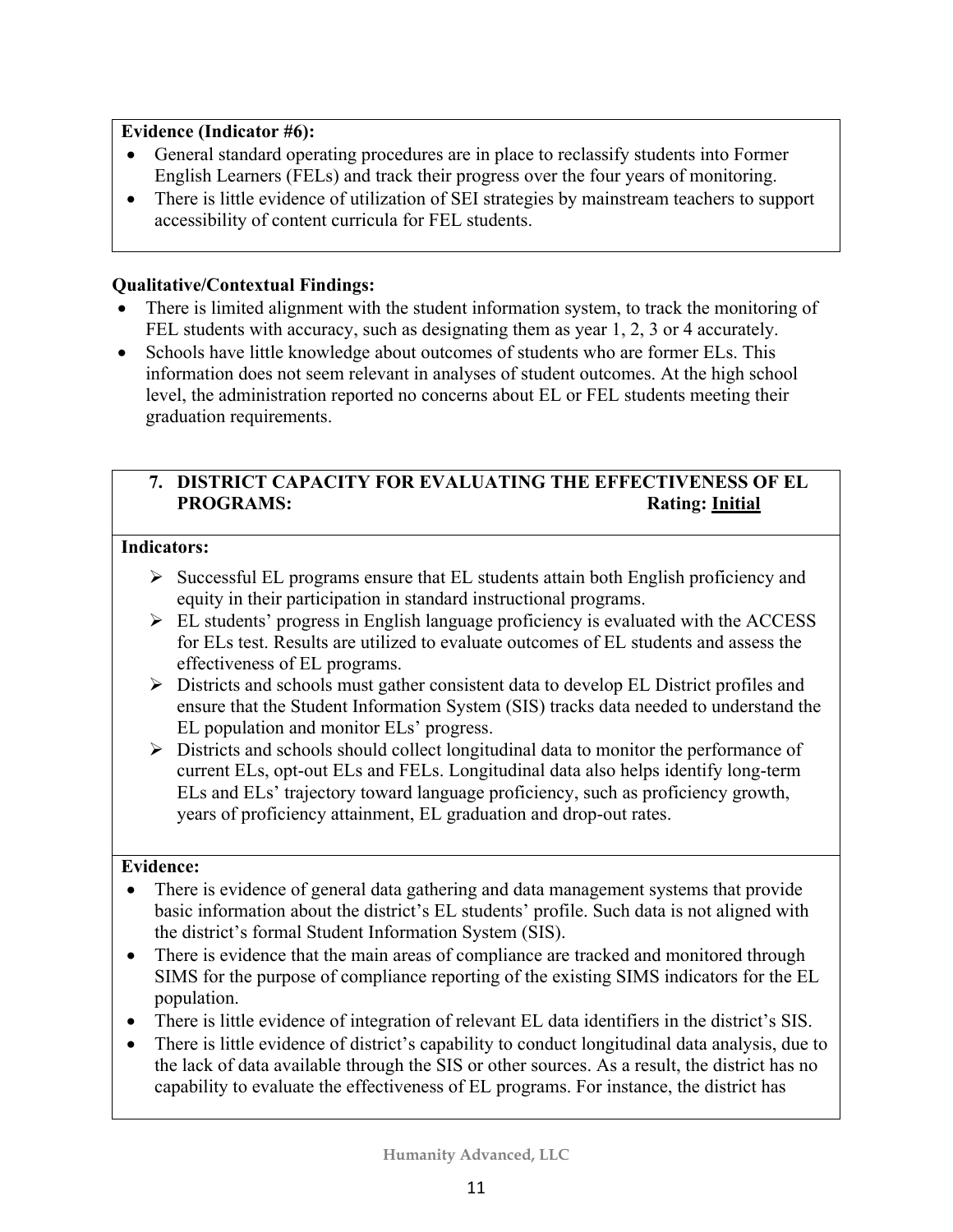#### **Evidence (Indicator #7) Continuation:**

limited understanding of the time that students spend in EL programs, the time it takes students to reach proficiency levels, the performance of students from different proficiency levels in MCAs and ACCESS, determination of students that could potentially be Long-Term ELs, patterns of EL students with disabilities and SLIFE, and performance of Opt-Out and FEL students.

- There is evidence that ACCESS test results are used to identify students' proficiency level and classroom assignments along with WIDA levels. There is little evidence that growth measures, target growth indicators or attainment data are used to gauge impact of instructional practices and overall effectiveness of EL programs.
- There was no evidence of standard operating procedures for the required EL Benchmark of Progress in Language Proficiency in accordance to DESE Guidelines.

#### **Qualitative/Contextual Findings:**

- The EL Department Head is well informed about DESE guidelines pertaining to ELs and EL programming. However, the lack of alignments of the district's SIS and EL data points, and of detailed standard operating procedures limit the potential use of EL data to best inform district practices, evaluate EL outcomes and EL programs.
- The District's lack of clarity around the model and structure of EL programs for each tier, significantly limit the district's development of data structures and procedures for EL program evaluation.

#### **8. PROFESSIONAL DEVELOPMENT:**

 **Rating: Initial**

#### **Indicators:**

- $\triangleright$  Districts with ELs must develop professional development plans and provide training for teachers in second language acquisition techniques for the re-certification of teachers and administrators.
- $\triangleright$  Districts are expected to extend the RETELL training so that teachers are able to integrate SEI strategies in their instruction to support ELs and FELs in mainstream classrooms.

#### **Evidence:**

- There is little evidence of a professional development plan to explicitly address ESL and SEI instructional needs to support effective implementation of EL programs.
- There is little evidence of the utilization of WIDA based tools and resources to support lesson design and implementation for ELs, along with analysis of modalities of input and output from students based upon their language proficiency level.
- The need for cultural and linguistically responsive professional development and for relevant practices was voiced by a very small group of stakeholders.
- Mainstream teaching faculty does not consider at this time that EL related PD is necessary or worth their time, even though they expressed concerns about the challenges posed by EL students in district.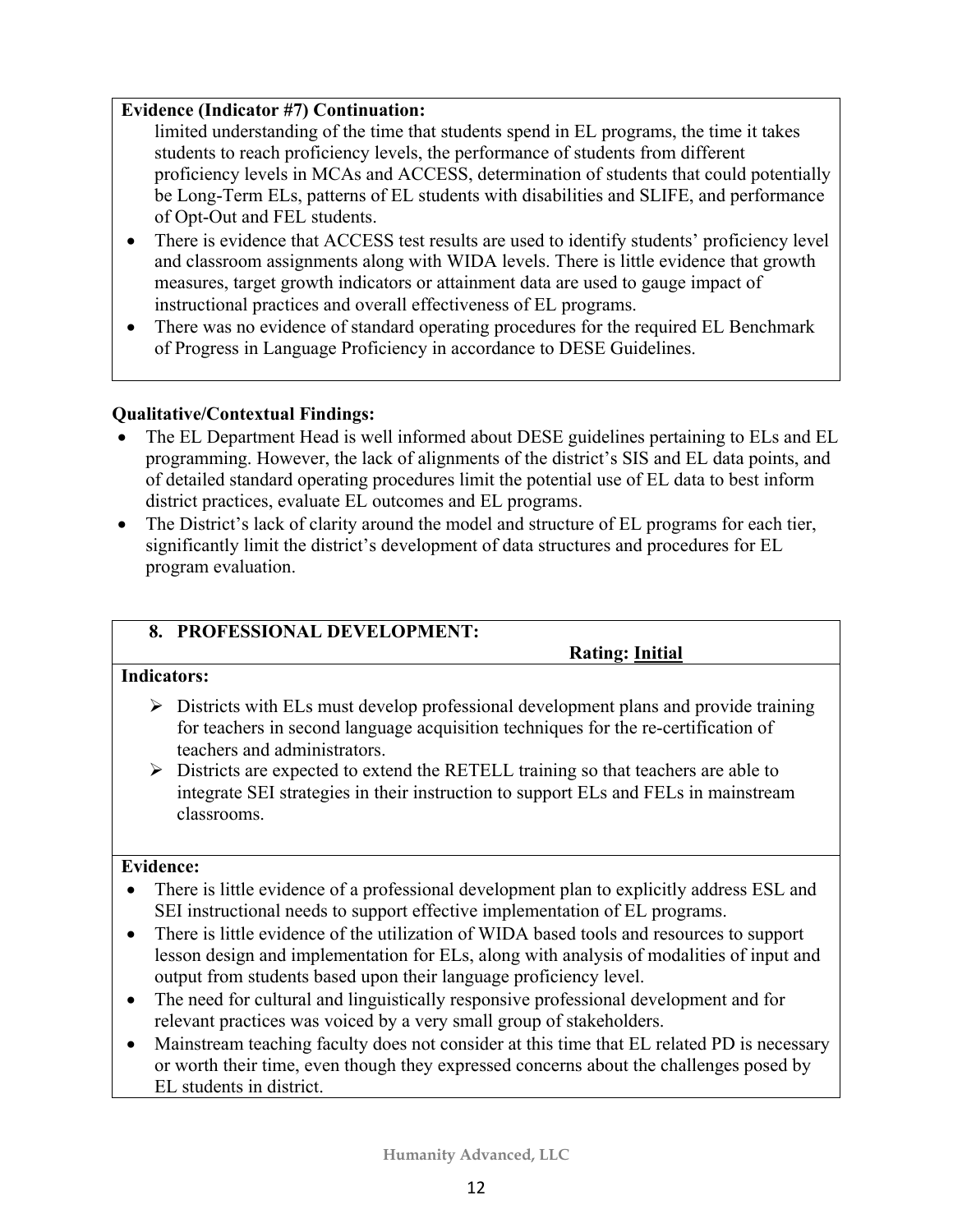#### **Evidence (Indicator #8), Continuation:**

- ESL teachers are appreciative of having time to meet as a group to review EL related needs. however, they expressed concerns that their meetings have focused on data management and not on improving their practice of ESL.
- Many staff voiced needs around improving communication with parents via interpretation and translation services.
- The need for improving family engagement practices was voiced by a small group of staff.

#### **Qualitative/Contextual Findings:**

-N/A for this indicator

#### *SECTION II: SYNTHESIS OF CLASSROOM VISITS*

Dr. Rojas visited 26 classrooms at seven schools. Visits ranged between 20 minutes to 40 minutes. Visit schedules were arranged in advanced by school principals. Most classroom observations scheduled were accomplished with the exception of 2 classes at the high school. In one of the classes scheduled, the teacher was administering a test for the whole period. Therefore, data was not gathered from this period. In another scheduled class, the teacher showed a movie for the full period. Data was gathered from this class. In the middle school, a scheduled class had a substitute for the day. Another teacher volunteered her class to be part of the walk-through instead. Data gathered from 25 walk-throughs was utilized for the analysis.

The SEI Smart Card was used as the observational walk-through tool to gauge evidence of implementation of both ESL and SEI instructional best practices. This tool was introduced to Massachusetts districts through the Rethinking Equity in the Teaching of English Language Learners (RETELL) Initiative and has been endorsed by DESE as a capacity building tool for both school leaders and teaching faculty. School leaders are encouraged to use this tool to gauge the extent to which instruction is accessible to EL students in classrooms in cultural and linguistic responsive ways. Teaching faculty are encouraged to use the tool as a guide for lesson planning and instructional delivery. The tool is divided in two domains. The first, *Organization of the Classroom* (OC), includes indicators of classroom culture, lesson structure and the explicit inclusion of both content and language learning objectives in the lesson plans. The second domain, *Instructional Design and Delivery* (IDD), includes key research-based indicators that correlate with effective learning outcomes for EL students, such as activating prior knowledge and explicit vocabulary teaching, utilization of multiple modalities of input, output and representation of information to maximize access of curriculum and learning and student engagement, instructional rigor and presentation of content within students' English proficiency level. The SEI Smart Card Tool is attached (Appendix A) for reference.

**Table A**, at the end of this report, provides a summary of the evidence of the best practices observed across all classrooms visited. The following evidence was obtained: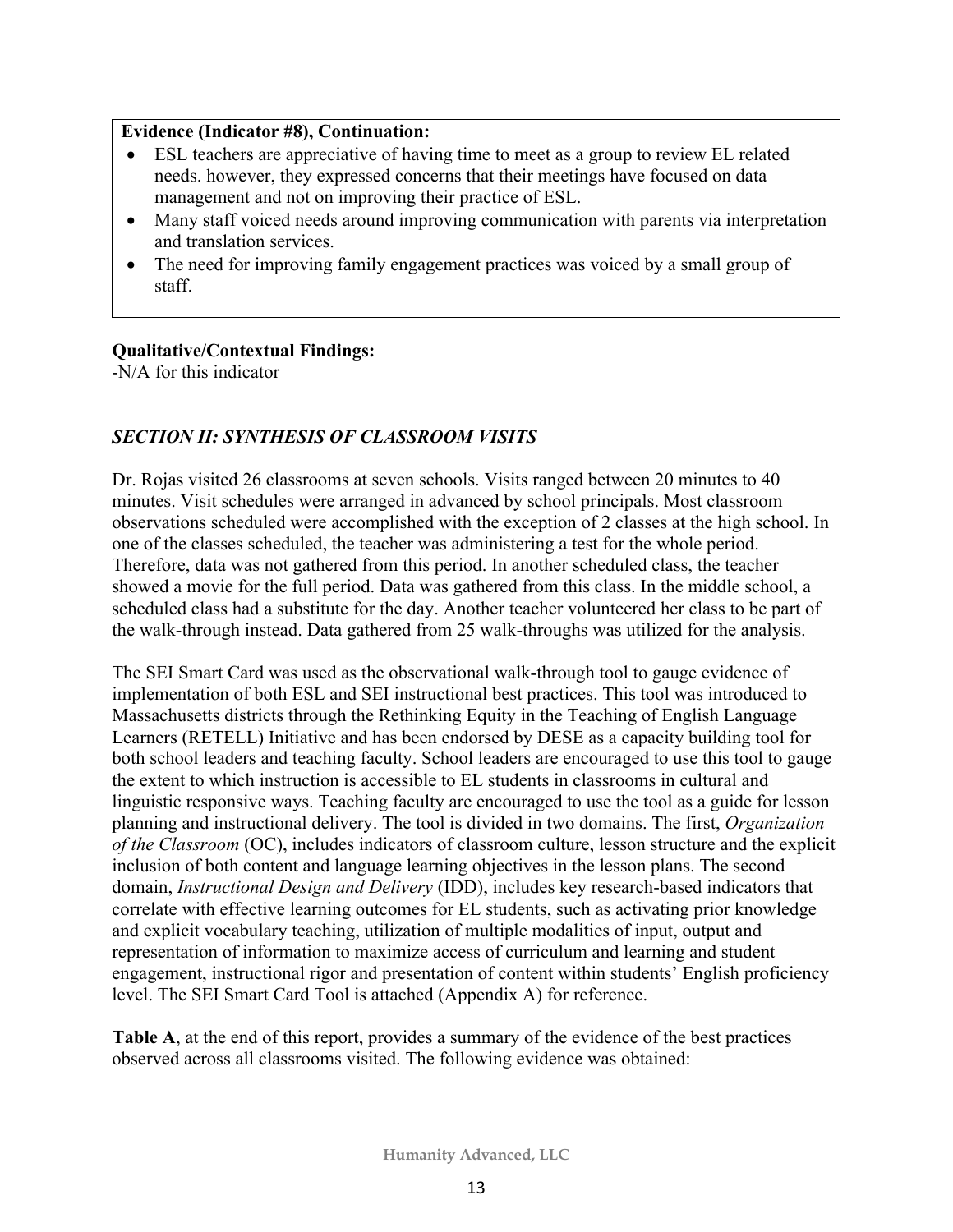### *Strengths:*

- $\triangleright$  Middle School classrooms showed the most relative strengths in the implementation of cultural and linguistic responsive practices.
- $\triangleright$  In the Organization of the Classroom domain, Classroom Climate and Available Class Time (classroom structure) were the highest rated. Sixty four percent of the classrooms were characterized by positive relationships between teachers and students and among students. Early Childhood and middle school classrooms were predominant in this indicator.
- $\triangleright$  In the Instructional Design and Delivery Domain, the highest rating was obtained in the use of a wide range of instructional techniques (60%) and the use of lesson design and/or strategies to support student inquiry, exploration and problem solving (60%).
- $\triangleright$  Solid best practices in ESL instruction were observed in one elementary classroom and one high school classroom. The students were highly engaged, and the lesson design was explicit to help the students develop their vocabulary, overall expression and application of language skills into literacy components.
- $\triangleright$  Solid SEI strategies were observed in two middle school sessions. In these sessions, the learning was taking place through ongoing collaborative projects. The lessons were dynamic and rigorous. The teachers provided multiple opportunities for the students to interact and included multiple modalities of input and output. The teacher facilitated learning with ongoing feedback and support. Students appeared happy, motivated and engaged throughout the lessons.
- $\triangleright$  Explicit use of SEI strategies was observed in three elementary sessions and one middle school sessions. In the elementary sessions, the teacher and paraprofessional worked together to support the students in centers and had designed engaging learning activities for knowledge application. In the middle school session, the teacher used feedback and inquiry skillfully and strategically to validate the students' learning and efforts. The teacher explicitly facilitated interactions to help the students share opinions, think about arguments and stimulate their writing.

# *Areas of Improvement:*

- $\triangleright$  High school classes showed the most weaknesses in the implementation of SEI strategies (evidence of indicators present at the most in 33% on the classrooms visited).
- $\triangleright$  In the Organization of the Classroom domain, only 36% of the sessions had explicit evidence of learning objectives. Language objectives were neglected, only observable in 16% of the sessions.
- $\triangleright$  In the SEI Instructional Design and Delivery only half of sessions observed included activation of prior knowledge (52%) and presentation of content adapted to students' language proficiency (56%).
- $\triangleright$  Instructional delivery with rigor and depth of content appeared to be a struggle, as it was evident in only 36% of the sessions.
- $\triangleright$  Most sessions struggled to promote meaningful student output as all indicators that measured design components specific to support student demonstration of learning were depleted including, opportunities for the students to articulate their thinking and reasoning (32%), opportunities for the students to apply knowledge and concepts (44%) and the use of questions to engage students (52%).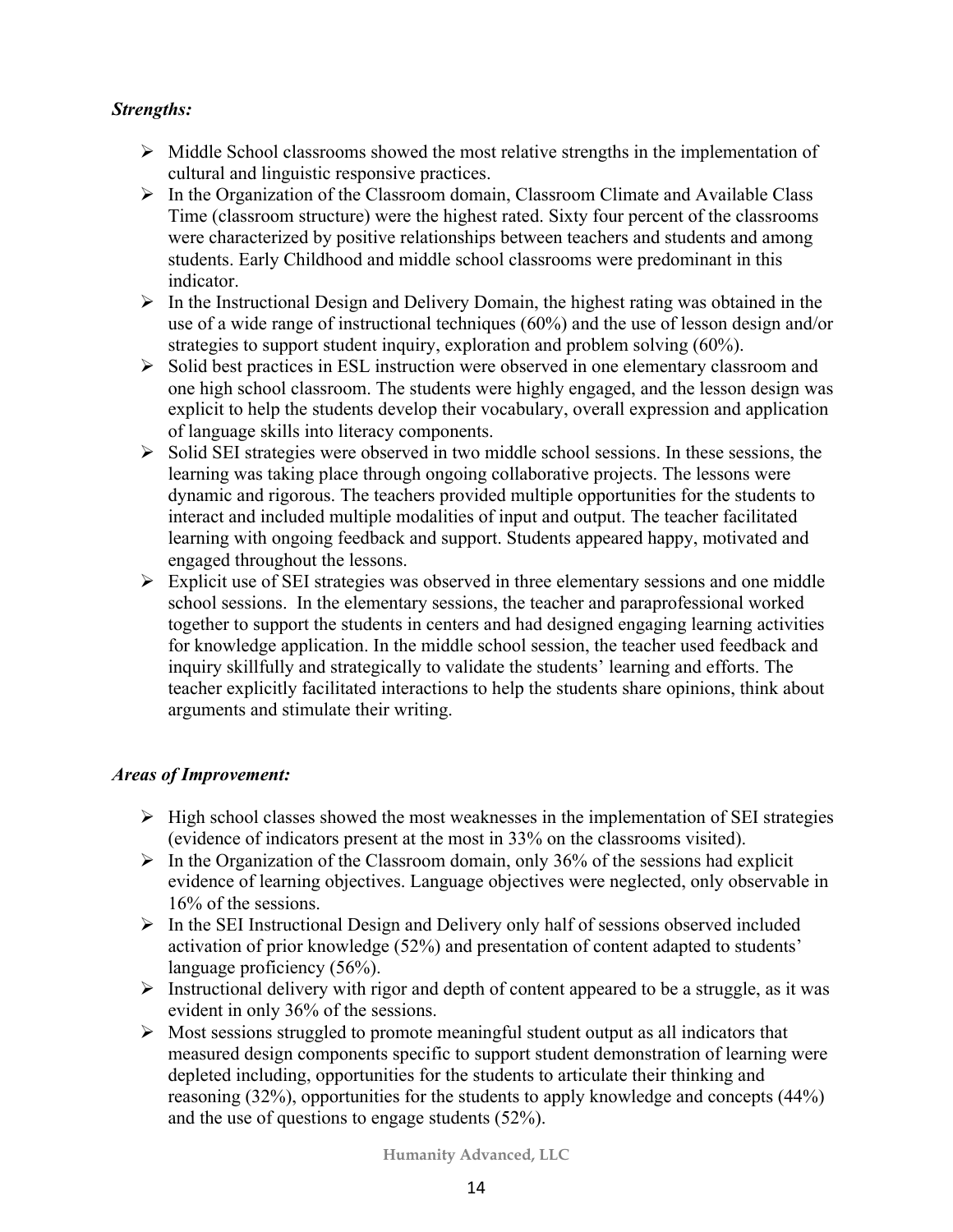- $\triangleright$  ESL teachers did not seem to use WIDA tools to support the design and delivery of their lessons.
- $\triangleright$  Collaborative and planning time appear scarce for both mainstream teachers and ESL teachers. Teachers reported that collaborative time at the elementary level is available once a week. There is no opportunity for ESL to participate. At the middle school and high school, scheduling practices limit collaboration between ESL and SEI teachers.

#### *Qualitive / Contextual Findings:*

- Most classes appeared to have a manageable number of students, between 18 and 20.
- At the elementary level, all regular classrooms visited had a teacher and a paraprofessional. Paraprofessionals appeared to be meaningfully engaged in supporting classroom instruction in about 30% of the sessions visited. In many sessions, the role of the paraprofessional was unclear.
- In the high school content sessions, students of color sat as a group and to the side of the class.

# *SECTION III: RECOMMENDATIONS FOR IMMEDIATE, HIGH IMPACT ACTION AND STRATEGIC PLANNING*

### *III.1 Strengths to Leverage and Build Upon:*

- $\triangleright$  The central administration leadership is strongly committed to addressing the needs of the increasing population of EL students, and of building system-wide capacity to maximize student outcomes.
- $\triangleright$  The district has an Equity Task Force that has begun to work toward improving the district's practices for inclusion and education equity.
- $\triangleright$  The new EL Department Head is committed to developing procedures for the district, and to supporting the ESL teachers.
- $\triangleright$  Building-based administrations acknowledge the need for improvement of EL programs and/or cultural competency.
- $\triangleright$  There is an adequate amount of ESL teachers in the district to support the instructional needs in English Language Development (ELD) for all enrolled EL students.
- $\triangleright$  There are pockets of high-quality instruction in all tiers observed, some in ESL others in SEI.
- $\triangleright$  The district has invested in a telephone language interpreter system.

### *III2. Immediate, high impact recommendations to improve the overall quality of EL Programs to begin the FY2019-2020 academic year:*

1. *Key Finding to address:* EL Programs appear disconnected and detached from the district's structure of educational and academic programs. Principals and school staff have limited understanding of the purpose of ESL and perceive it as competing with the district's programs. As a result, ESL teachers work in isolation, or under contexts that are not effective.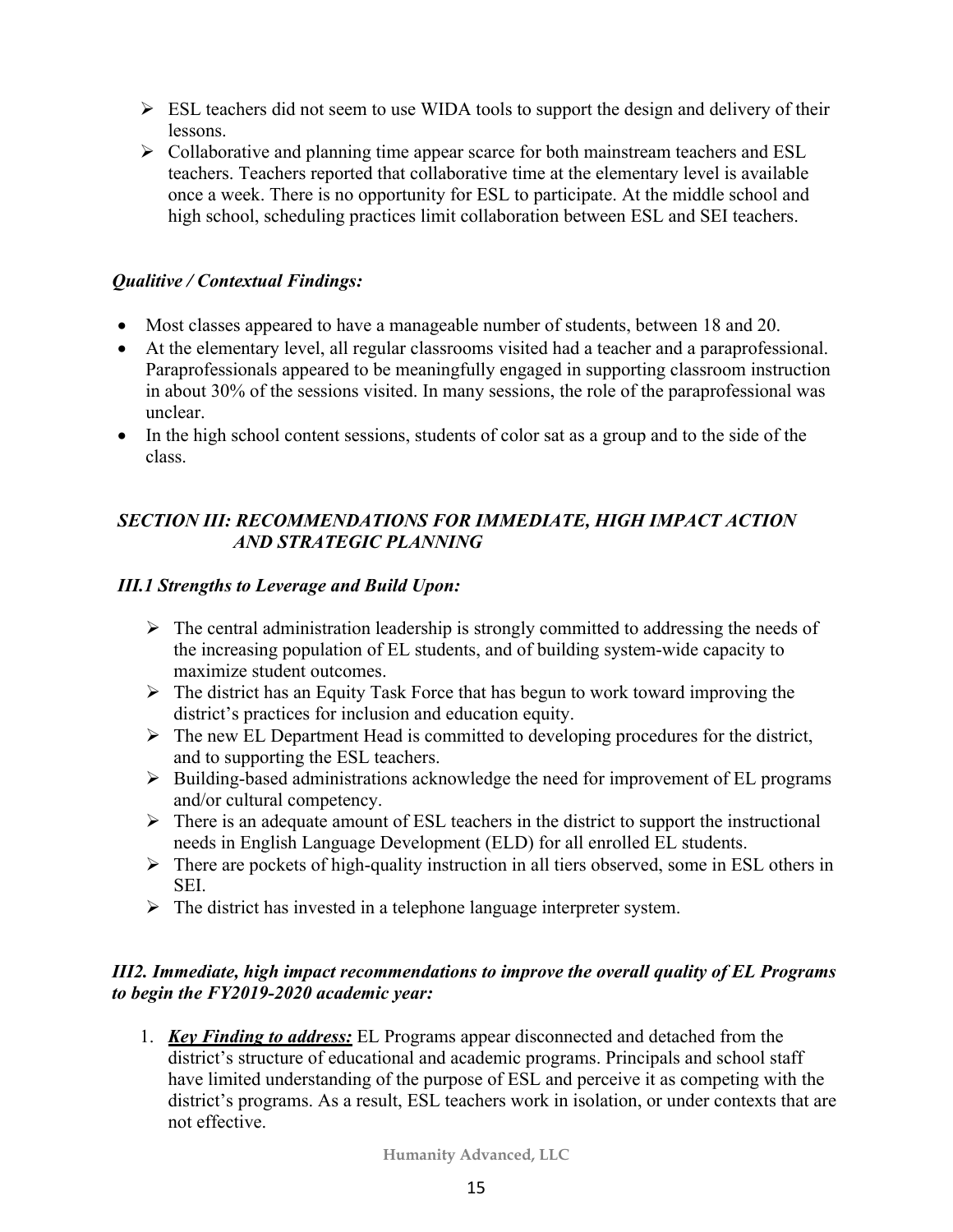#### *Recommendations:*

*-Develop and/or expand a districtwide vision of instructional impact that is inclusive of ESL as a necessary component of core instruction for EL students in order to ensure positive academic outcomes for ELs.*

*-Research best practices for ESL implementation and effective models that would support it with the district's newly acquired literacy curriculum for early childhood and elementary schools.*

*-Develop expertise in both language and literacy acquisition for ELs to best inform instructional practices at the elementary level. Coaching or targeted PD in these areas would be beneficial in supporting the district with an inclusive vision and mission.*

2. *Key Finding to address:* Some EL students may not be scheduled with ESL instruction, even though ESL staffing at every building is adequate to support full scheduling of EL students. ESL scheduling does not appear to be strategically included at building's scheduling structures.

#### *Recommendations:*

*-Develop strategic scheduling frameworks to include ESL instruction from the beginning of the scheduling process. At the elementary level, this would ensure that all students receive ESL and also prevent students form missing the same content areas. At the secondary level, it will ensure all students receive ESL and maximize scheduling efficiencies.*

*-Clarify the models for ESL instruction available in district, based upon formal parameters, such as WIDA levels.* 

*-Support ESL curriculum development work after school to draft a guiding ESL curriculum for the district.*

*-Work collaborative with the Special Education Department so that EL students with disabilities also receive the necessary ESL instruction.*

*-Consider allocation of at least one more position for secondary schools, that could be half time at both the middle school and the high school. This would support the targeted ESL instruction for EL students based upon their proficiency levels.* 

3. *Key Finding to address:* SEI instruction is a significant area of weakness. In addition, the majority of the faculty who participated in the focus groups does not appear motivated to build their capacity in strengthening their SEI strategies. However, strengthening SEI instruction is a necessary component to support EL Programs. Given the size of enrollment and the low incidence rate of ELs in the DPS, the district may be more successful in strengthening SEI instruction and in developing a strong EL program by focusing on building capacity in a cohort of teachers.

#### *Recommendations:*

*-Survey teachers at the elementary level to gauge their interest in developing their SEI skills. Provide targeted professional development to this group of teachers and support collaborative planning time among them and with ESL teachers. Ideally, having at least one teacher per grade at each school with this commitment would support the emergence of a strong EL program.*

*-Survey content teachers at the secondary level for the same purpose as described above to identify content teachers interested in strengthening their design and delivery for*